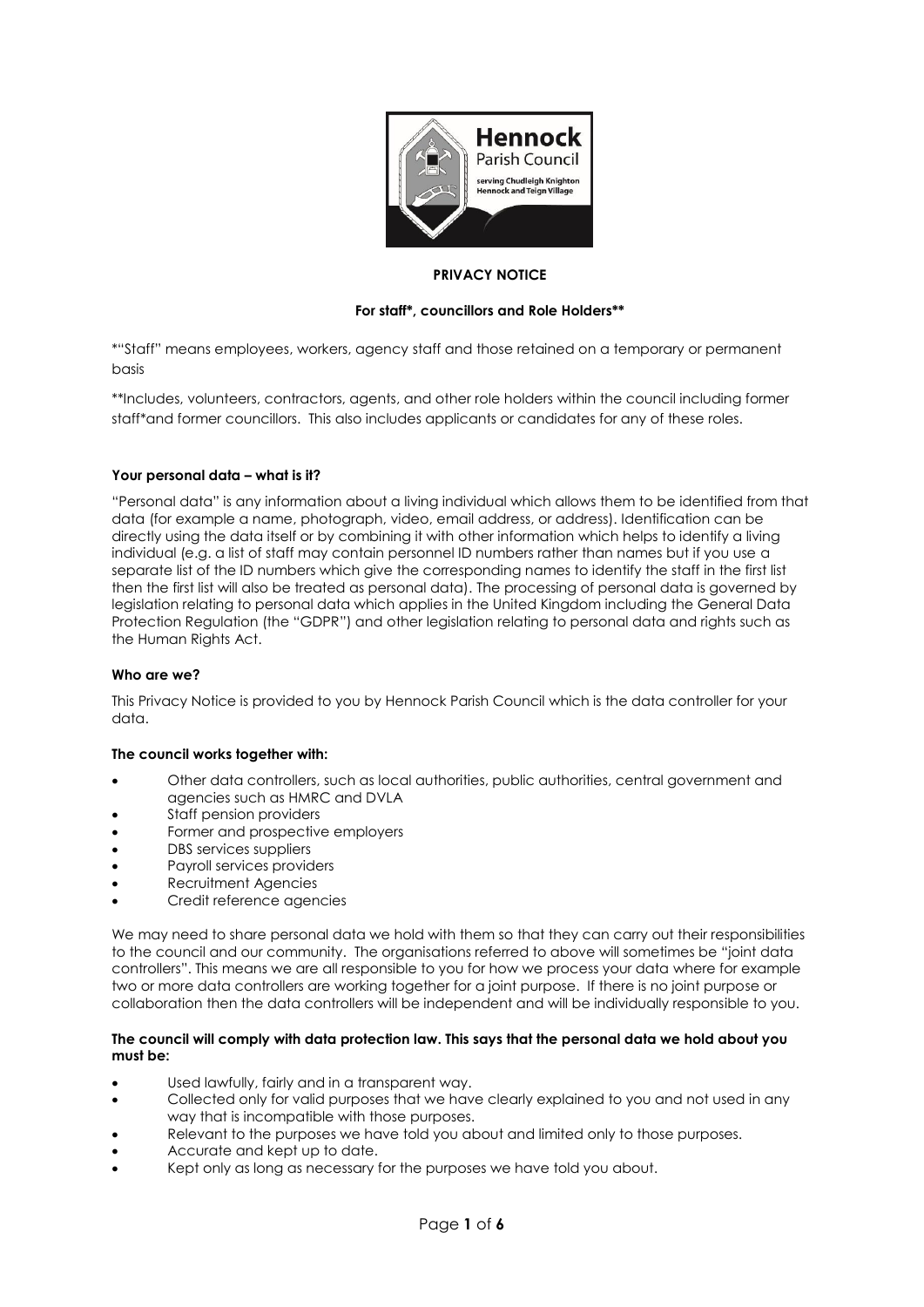• Kept and destroyed securely including ensuring that appropriate technical and security measures are in place to protect your personal data to protect personal data from loss, misuse, unauthorised access and disclosure.

# **What data do we process?**

- Names, titles, and aliases, photographs.
- Start date / leaving date
- Contact details such as telephone numbers, addresses, and email addresses.
- Where they are relevant to our legal obligations, or where you provide them to us, we may process information such as gender, age, date of birth, marital status, nationality, education/work history, academic/professional qualifications, employment details, hobbies, family composition, and dependants.
- Non-financial identifiers such as passport numbers, driving licence numbers, vehicle registration numbers, taxpayer identification numbers, staff identification numbers, tax reference codes, and national insurance numbers.
- Financial identifiers such as bank account numbers, payment card numbers, payment/transaction identifiers, policy numbers, and claim numbers.
- Financial information such as National Insurance number, pay and pay records, tax code, tax and benefits contributions, expenses claimed.
- Other operational personal data created, obtained, or otherwise processed in the course of carrying out our activities, including but not limited to, CCTV footage, recordings of telephone conversations, IP addresses and website visit histories, logs of visitors, and logs of accidents, injuries and insurance claims.
- Next of kin and emergency contact information
- Recruitment information (including copies of right to work documentation, references and other information included in a CV or cover letter or as part of the application process and referral source (e.g. agency, staff referral))
- Location of employment or workplace.
- Other staff data (not covered above) including; level, performance management information, languages and proficiency; licences/certificates, immigration status; employment status; information for disciplinary and grievance proceedings; and personal biographies.
- CCTV footage and other information obtained through electronic means such as swipe card records.
- Information about your use of our information and communications systems.

# **We use your personal data for some or all of the following purposes: -**

Please note: We need all the categories of personal data in the list above primarily to allow us to perform our contract with you and to enable us to comply with legal obligations.

- Making a decision about your recruitment or appointment.
- Determining the terms on which you work for us.
- Checking you are legally entitled to work in the UK.
- Paying you and, if you are an employee, deducting tax and National Insurance contributions.
- Providing any contractual benefits to you
- Liaising with your pension provider.
- Administering the contract, we have entered into with you.
- Management and planning, including accounting and auditing.
- Conducting performance reviews, managing performance and determining performance requirements.
- Making decisions about salary reviews and compensation.
- Assessing qualifications for a particular job or task, including decisions about promotions.
- Conducting grievance or disciplinary proceedings.
- Making decisions about your continued employment or engagement.
- Making arrangements for the termination of our working relationship.
- Education, training and development requirements.
- Dealing with legal disputes involving you, including accidents at work.
- Ascertaining your fitness to work.
- Managing sickness absence.
- Complying with health and safety obligations.
- To prevent fraud.
- To monitor your use of our information and communication systems to ensure compliance with our IT policies.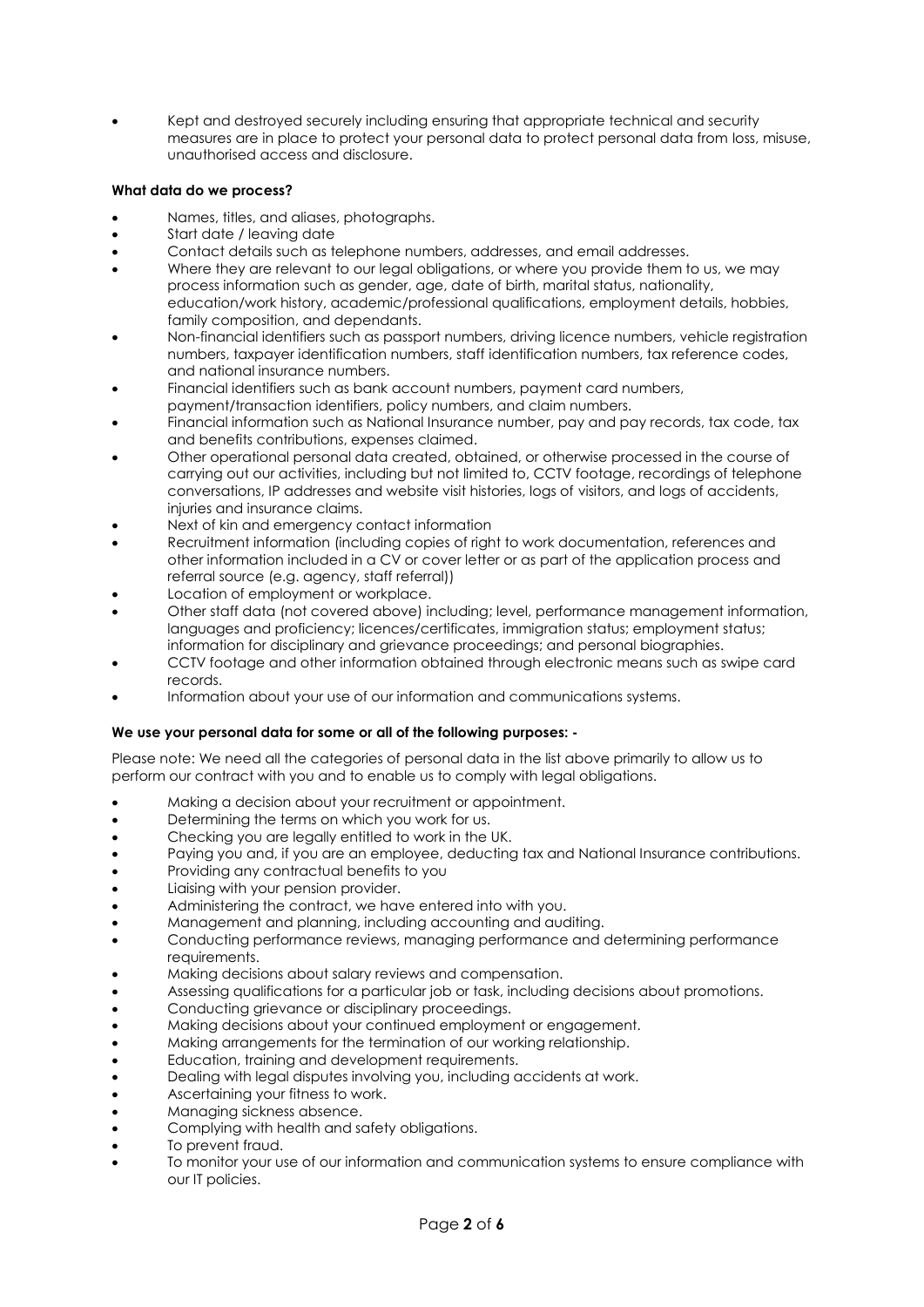- To ensure network and information security, including preventing unauthorised access to our computer and electronic communications systems and preventing malicious software distribution.
- To conduct data analytics studies to review and better understand employee retention and attrition rates.
- Equal opportunities monitoring.
- To undertake activity consistent with our statutory functions and powers including any delegated functions.
- To maintain our own accounts and records;
- To seek your views or comments:
- To process a job application;
- To administer councillors' interests
- To provide a reference.

Our processing may also include the use of CCTV systems for monitoring purposes.

Some of the above grounds for processing will overlap and there may be several grounds which justify our use of your personal data.

We will only use your personal data when the law allows us to. Most commonly, we will use your personal data in the following circumstances:

- Where we need to perform the contract we have entered into with you.
- Where we need to comply with a legal obligation.

We may also use your personal data in the following situations, which are likely to be rare:

- Where we need to protect your interests (or someone else's interests).
- Where it is needed in the public interest [or for official purposes].

### **How we use sensitive personal data**

- We may process sensitive personal data relating to staff, councillors and role holders including, as appropriate:
	- information about your physical or mental health or condition in order to monitor sick leave and take decisions on your fitness for work;
	- your racial or ethnic origin or religious or similar information in order to monitor compliance with equal opportunities legislation;
	- in order to comply with legal requirements and obligations to third parties.
- These types of data are described in the GDPR as "Special categories of data" and require higher levels of protection. We need to have further justification for collecting, storing and using this type of personal data.
- We may process special categories of personal data in the following circumstances:
	- In limited circumstances, with your explicit written consent.
	- Where we need to carry out our legal obligations.
	- Where it is needed in the public interest, such as for equal opportunities monitoring or in relation to our pension scheme.
	- Where it is needed to assess your working capacity on health grounds, subject to appropriate confidentiality safeguards.
- Less commonly, we may process this type of personal data where it is needed in relation to legal claims or where it is needed to protect your interests (or someone else's interests) and you are not capable of giving your consent, or where you have already made the information public.

## **Do we need your consent to process your sensitive personal data?**

- We do not need your consent if we use your sensitive personal data in accordance with our rights and obligations in the field of employment and social security law.
- In limited circumstances, we may approach you for your written consent to allow us to process certain sensitive personal data. If we do so, we will provide you with full details of the personal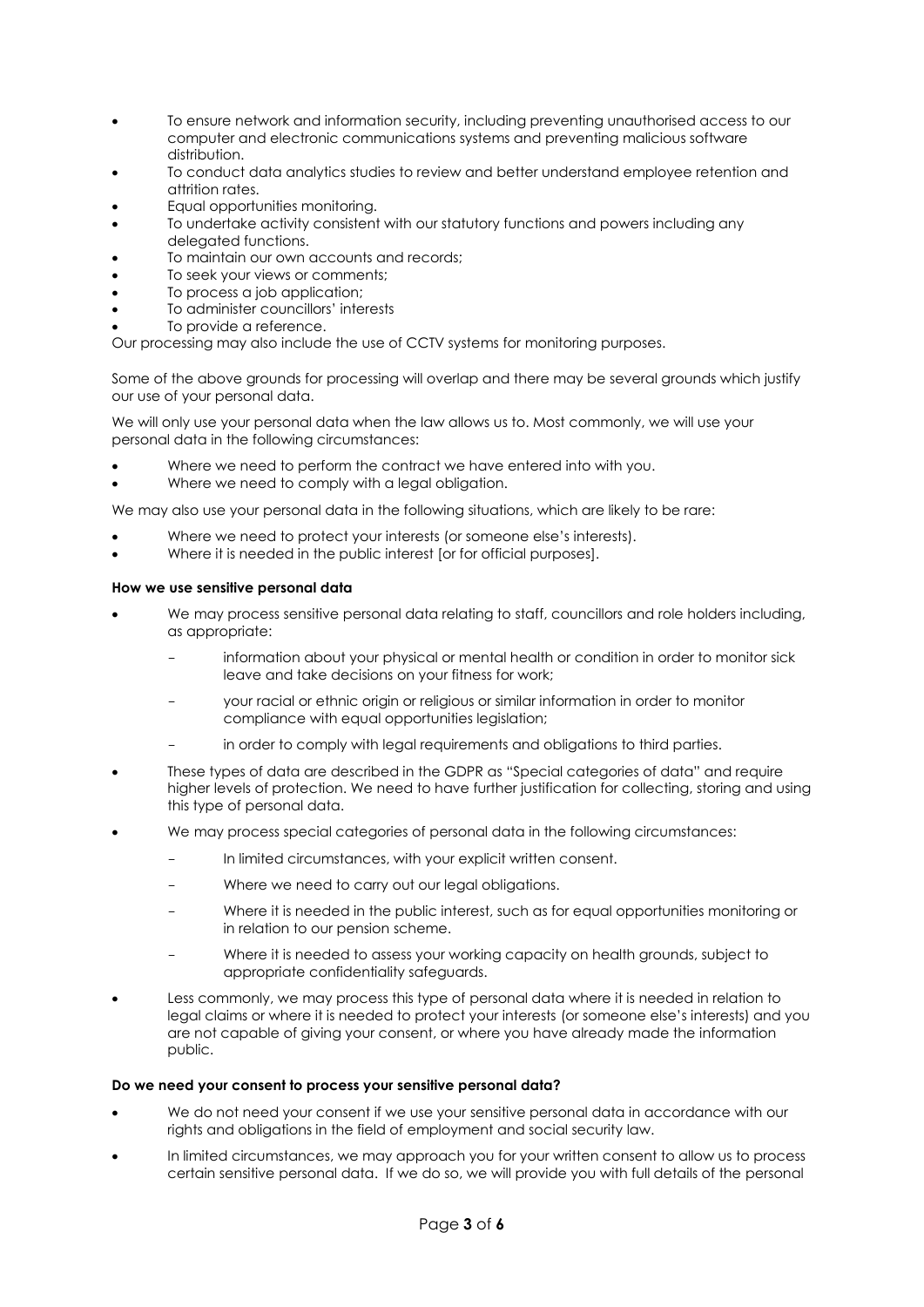data that we would like and the reason we need it, so that you can carefully consider whether you wish to consent.

You should be aware that it is not a condition of your contract with us that you agree to any request for consent from us.

## **Information about criminal convictions**

- We may only use personal data relating to criminal convictions where the law allows us to do so. This will usually be where such processing is necessary to carry out our obligations and provided we do so in line with our data protection policy.
- Less commonly, we may use personal data relating to criminal convictions where it is necessary in relation to legal claims, where it is necessary to protect your interests (or someone else's interests) and you are not capable of giving your consent, or where you have already made the information public.
- Where appropriate, we will collect personal data about criminal convictions as part of the recruitment process or we may be notified of such personal data directly by you in the course of you working for us.

### **What is the legal basis for processing your personal data?**

Some of our processing is necessary for compliance with a legal obligation.

We may also process data if it is necessary for the performance of a contract with you, or to take steps to enter into a contract.

We will also process your data in order to assist you in fulfilling your role in the council including administrative support or if processing is necessary for compliance with a legal obligation.

### **Sharing your personal data**

Your personal data will only be shared with third parties including other data controllers where it is necessary for the performance of the data controllers' tasks or where you first give us your prior consent. It is likely that we will need to share your data with:

- Our agents, suppliers and contractors. For example, we may ask a commercial provider to manage our HR/ payroll functions, or to maintain our database software;
- Other persons or organisations operating within local community.
- Other data controllers, such as local authorities, public authorities, central government and agencies such as HMRC and DVLA
- Staff pension providers
- Former and prospective employers
- DBS services suppliers
- Payroll services providers
- Recruitment Agencies
- Credit reference agencies
- Professional advisors
- Trade unions or employee representatives

#### **How long do we keep your personal data?**

We will keep some records permanently if we are legally required to do so. We may keep some other records for an extended period of time. For example, it is currently best practice to keep financial records for a minimum period of 8 years to support HMRC audits or provide tax information. We may have legal obligations to retain some data in connection with our statutory obligations as a public authority. The council is permitted to retain data in order to defend or pursue claims. In some cases, the law imposes a time limit for such claims (for example 3 years for personal injury claims or 6 years for contract claims). We will retain some personal data for this purpose as long as we believe it is necessary to be able to defend or pursue a claim. In general, we will endeavour to keep data only for as long as we need it. This means that we will delete it when it is no longer needed.

#### **Your responsibilities**

It is important that the personal data we hold about you is accurate and current. Please keep us informed if your personal data changes during your working relationship with us.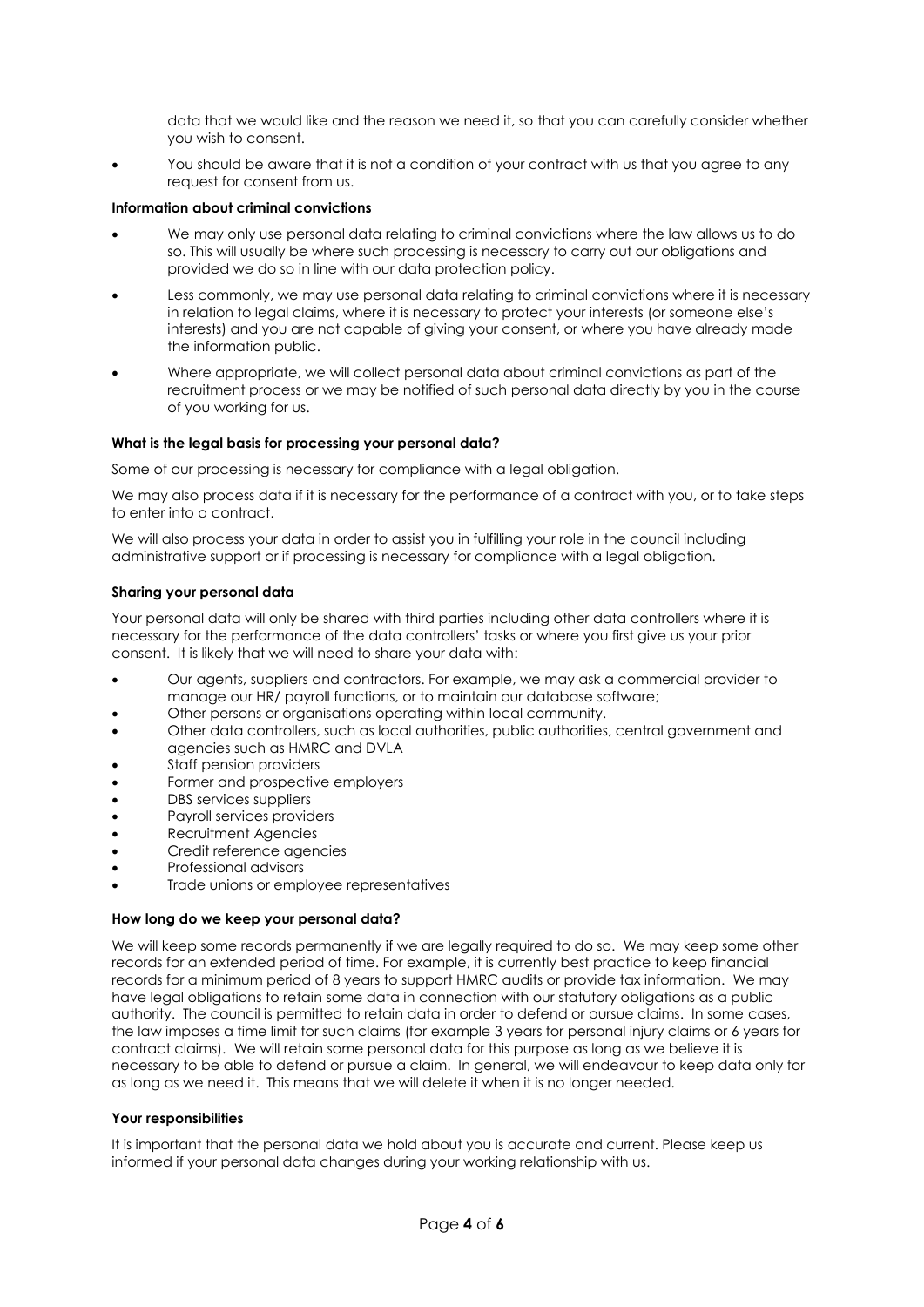# **Your rights in connection with personal data**

You have the following rights with respect to your personal data: -

When exercising any of the rights listed below, in order to process your request, we may need to verify your identity for your security. In such cases we will need you to respond with proof of your identity before you can exercise these rights.

## *1. The right to access personal data we hold on you*

- At any point you can contact us to request the personal data we hold on you as well as why we have that personal data, who has access to the personal data and where we obtained the personal data from. Once we have received your request we will respond within one month.
- There are no fees or charges for the first request but additional requests for the same personal data or requests which are manifestly unfounded or excessive may be subject to an administrative fee.

# *2. The right to correct and update the personal data we hold on you*

• If the data we hold on you is out of date, incomplete or incorrect, you can inform us and your data will be updated.

# *3. The right to have your personal data erased*

- If you feel that we should no longer be using your personal data or that we are unlawfully using your personal data, you can request that we erase the personal data we hold.
- When we receive your request, we will confirm whether the personal data has been deleted or the reason why it cannot be deleted (for example because we need it for to comply with a legal obligation).

# *4. The right to object to processing of your personal data or to restrict it to certain purposes only*

• You have the right to request that we stop processing your personal data or ask us to restrict processing. Upon receiving the request, we will contact you and let you know if we are able to comply or if we have a legal obligation to continue to process your data.

# *5. The right to data portability*

- You have the right to request that we transfer some of your data to another controller. We will comply with your request, where it is feasible to do so, within one month of receiving your request.
- *6. The right to withdraw your consent to the processing at any time for any processing of data to which consent was obtained*
- You can withdraw your consent easily by telephone, email, or by post (see Contact Details below).

## *7. The right to lodge a complaint with the Information Commissioner's Office.*

• You can contact the Information Commissioners Office on 0303 123 1113 or via email https://ico.org.uk/global/contact-us/email/ or at the Information Commissioner's Office, Wycliffe House, Water Lane, Wilmslow, Cheshire SK9 5AF.

## **Transfer of Data Abroad**

Any personal data transferred to countries or territories outside the European Economic Area ("EEA") will only be placed on systems complying with measures giving equivalent protection of personal rights either through international agreements or contracts approved by the European Union. Our website is also accessible from overseas so on occasion some personal data (for example in a newsletter) may be accessed from overseas.

## **Further processing**

If we wish to use your personal data for a new purpose, not covered by this Privacy Notice, then we will provide you with a new notice explaining this new use prior to commencing the processing and setting out the relevant purposes and processing conditions. Where and whenever necessary, we will seek your prior consent to the new processing, if we start to use your personal data for a purpose not mentioned in this notice.